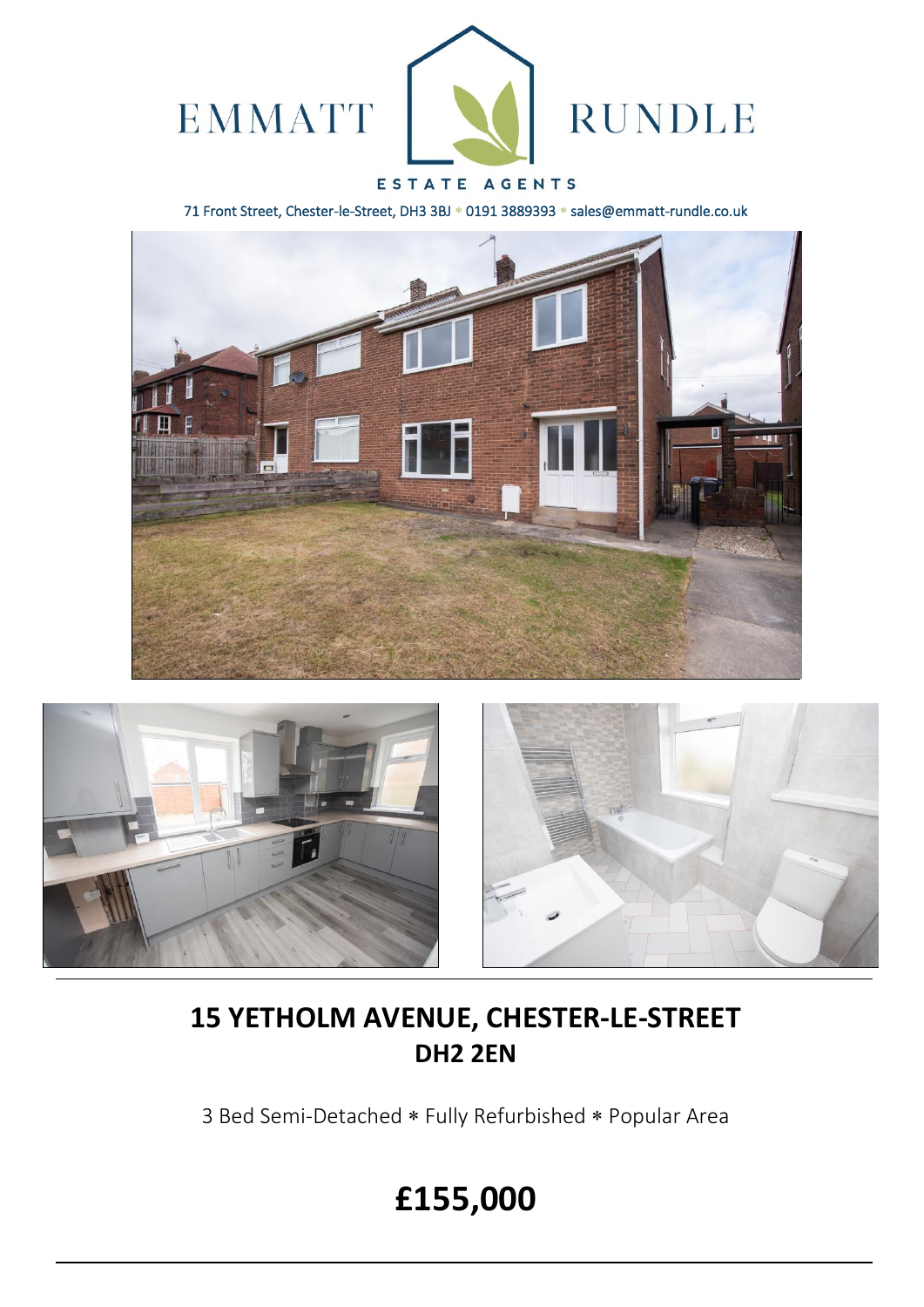#### DESCRIPTION

A three bedroom semi-detached house which has recently been fully refurbished throughout to a high standard, providing spacious family sized accommodation. The property is situated in a popular area providing easy access to shops, schools and local amenities. There are a number of attractive features including spacious lounge, superbly appointed kitchen/dining room with integrated appliances and French doors to garden, luxurious bathroom with full suite and separate shower cubicle, three good sized bedrooms and large gardens to front and rear. The works undertaken by the vendors include full rewiring, replastering, replacement windows and new heating system via combination gas boiler together with new floor coverings and lighting.

TENURE - Freehold

#### DIRECTIONS

From the south end of Front Street take the fourth exit at the roundabout, turn left at the next roundabout onto West Lane continue over two mini roundabouts onto Waldridge Road and property is on the right-hand side.

#### GROUND FLOOR



KITCHEN/DINING ROOM 21'8" (6.6m) x 10'9" (3.28m)

ENTRANCE HALL **ENTRANCE HALL ENTRANCE HALL UPVC** door, spindle staircase, LVT laminate flooring, radiator

> LOUNGE 14'11" (4.55m) x 11' (3.35m) Oak mantle, radiator

Large kitchen/dining room with full range of wall & base units in grey finish, coordinating worksurfaces, 1½ bowl sink unit, mixer tap, integrated oven & induction hob, integrated dishwasher, cooker hood, plumbed for washer, LVT laminated flooring, radiator, USB sockets, downlighters, French doors to rear garden



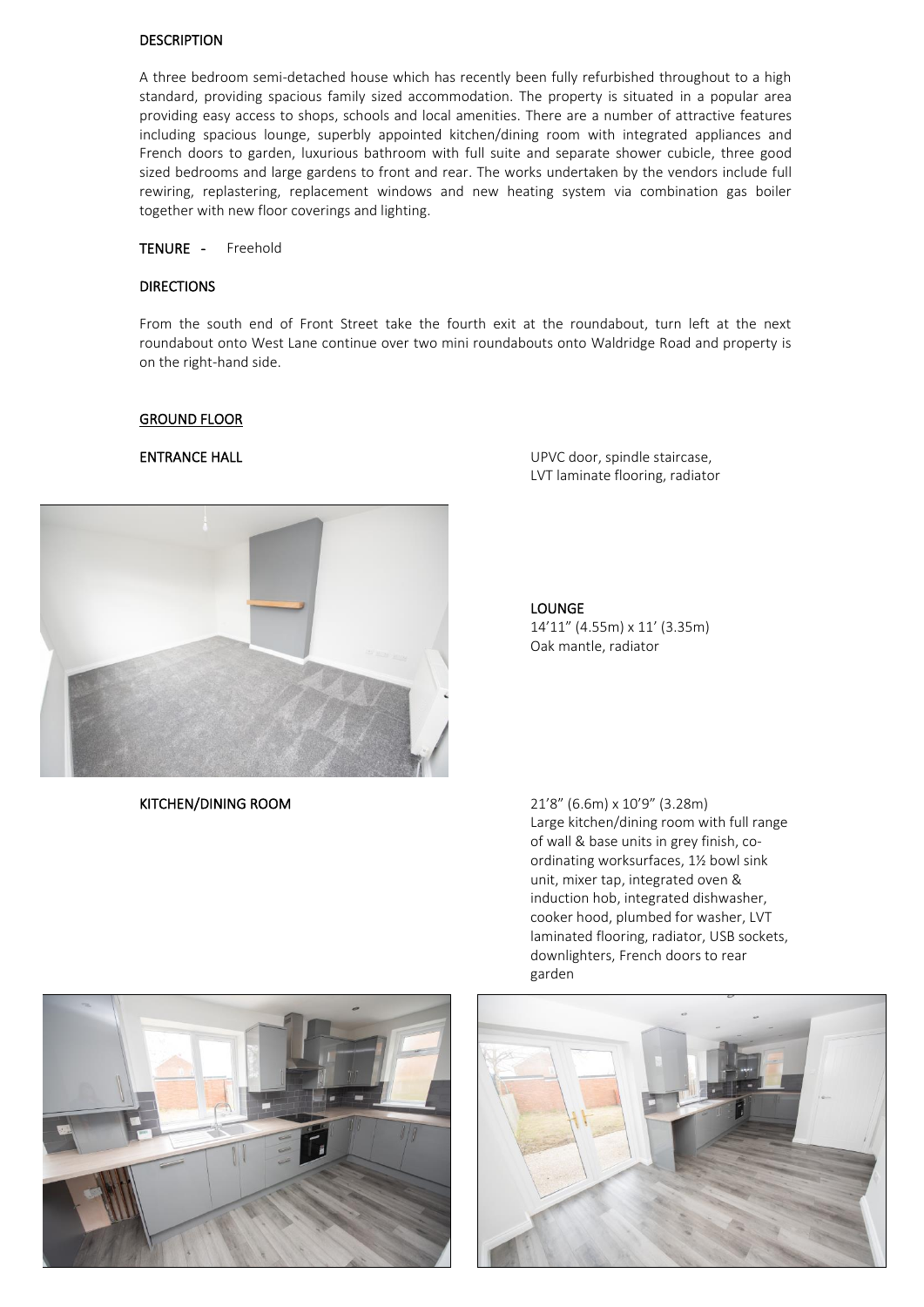#### FIRST FLOOR

BEDROOM 1 13' (3.96m) x 11'11" (3.63m) USB socket, radiator





BEDROOM 2 11'3" (3.43m) x 10'10" (3.30m) USB socket, radiator



BATHROOM BATHROOM Superbly appointed bathroom with full suite in white, bath with mixer tap, hand basin in vanity unit, low level WC, large shower cubicle, combi rainfall shower, chrome towel radiator, tile effect decorative clad walls



BEDROOM 3

9'5" (2.87m) x 8'5" (2.57m) Storage cupboard, radiator